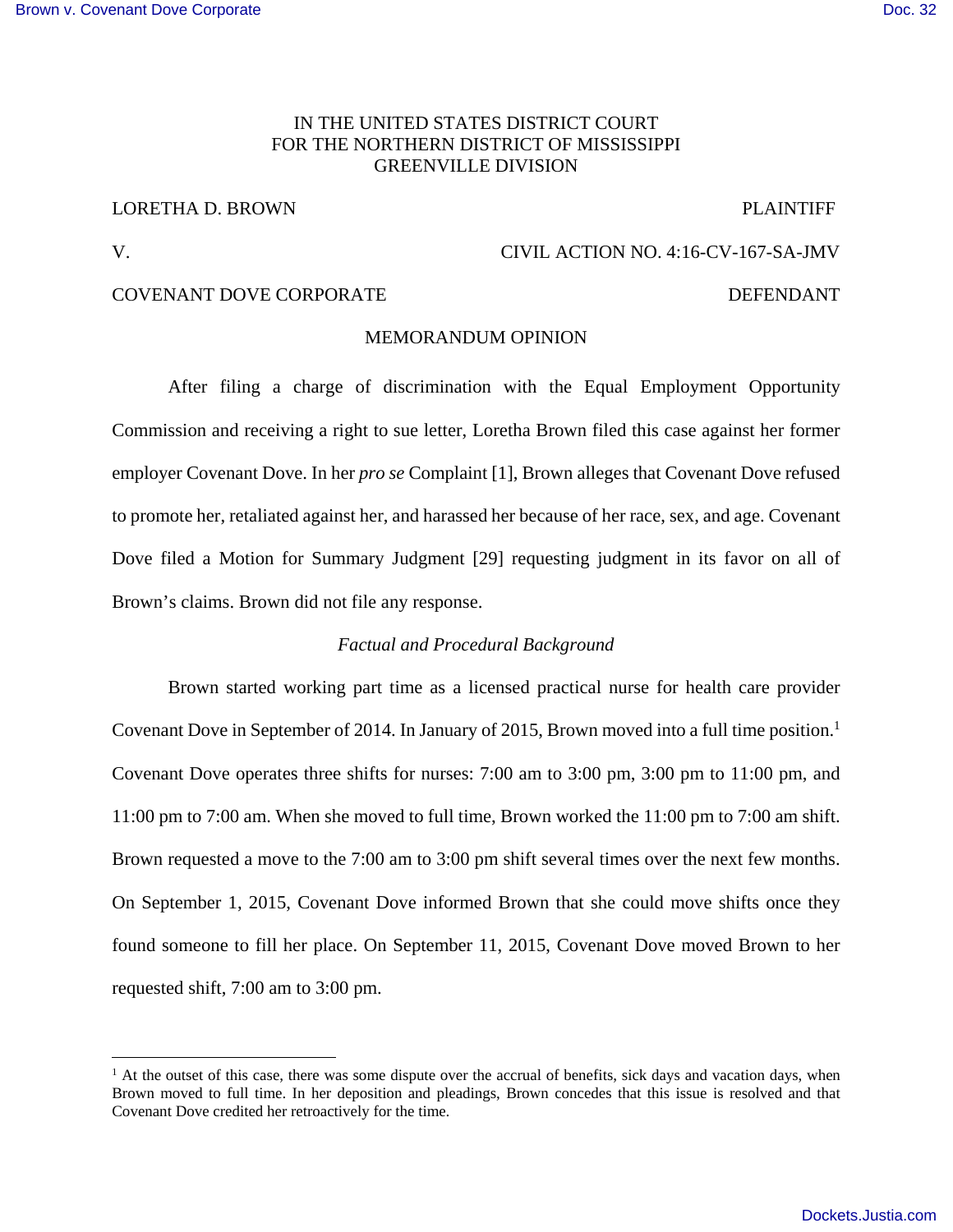In February of 2016, Covenant Dove informed Brown that she was moving back to the later 11:00 pm to 7:00 am shift. According to Covenant Dove, a few schedule reassignments were necessary to provide adequate staffing on all of the shifts, and management made the reassignments based on seniority. Brown was unhappy with the change and filed a written grievance. Before Brown started her new shift assignment, she took one week of sick leave. Covenant Dove subsequently terminated Brown; however, her termination and the surrounding circumstances are not at issue in this case. Brown alleges that Covenant Dove discriminated against her based on her race, gender, and age when it refused to promote her to the shift assignment she wanted. Brown is an African American female and was approximately 47 years old at the relevant time. Brown also alleges that Covenant Dove subjected her to a hostile work environment.

## *Standard of Review*

Federal Rule of Civil Procedure 56 governs summary judgment. Summary judgment is warranted when the evidence reveals no genuine dispute regarding any material fact, and the moving party is entitled to judgment as a matter of law. FED. R. CIV. P. 56(a). The rule "mandates the entry of summary judgment, after adequate time for discovery and upon motion, against a party who fails to make a showing sufficient to establish the existence of an element essential to that party's case, and on which that party will bear the burden of proof at trial." *Celotex Corp. v. Catrett*, 477 U.S. 317, 322, 106 S. Ct. 2548, 91 L. Ed. 2d 265 (1986).

In reviewing the evidence, factual controversies are to be resolved in favor of the nonmovant, "but only when . . . both parties have submitted evidence of contradictory facts." *Little v. Liquid Air Corp.*, 37 F.3d 1069, 1075 (5th Cir. 1994) (en banc). When such contradictory facts exist, the Court may "not make credibility determinations or weigh the evidence." *Reeves v. Sanderson Plumbing Prods., Inc.*, 530 U.S. 133, 150, 120 S. Ct. 2097, 147 L. Ed. 2d 105 (2000).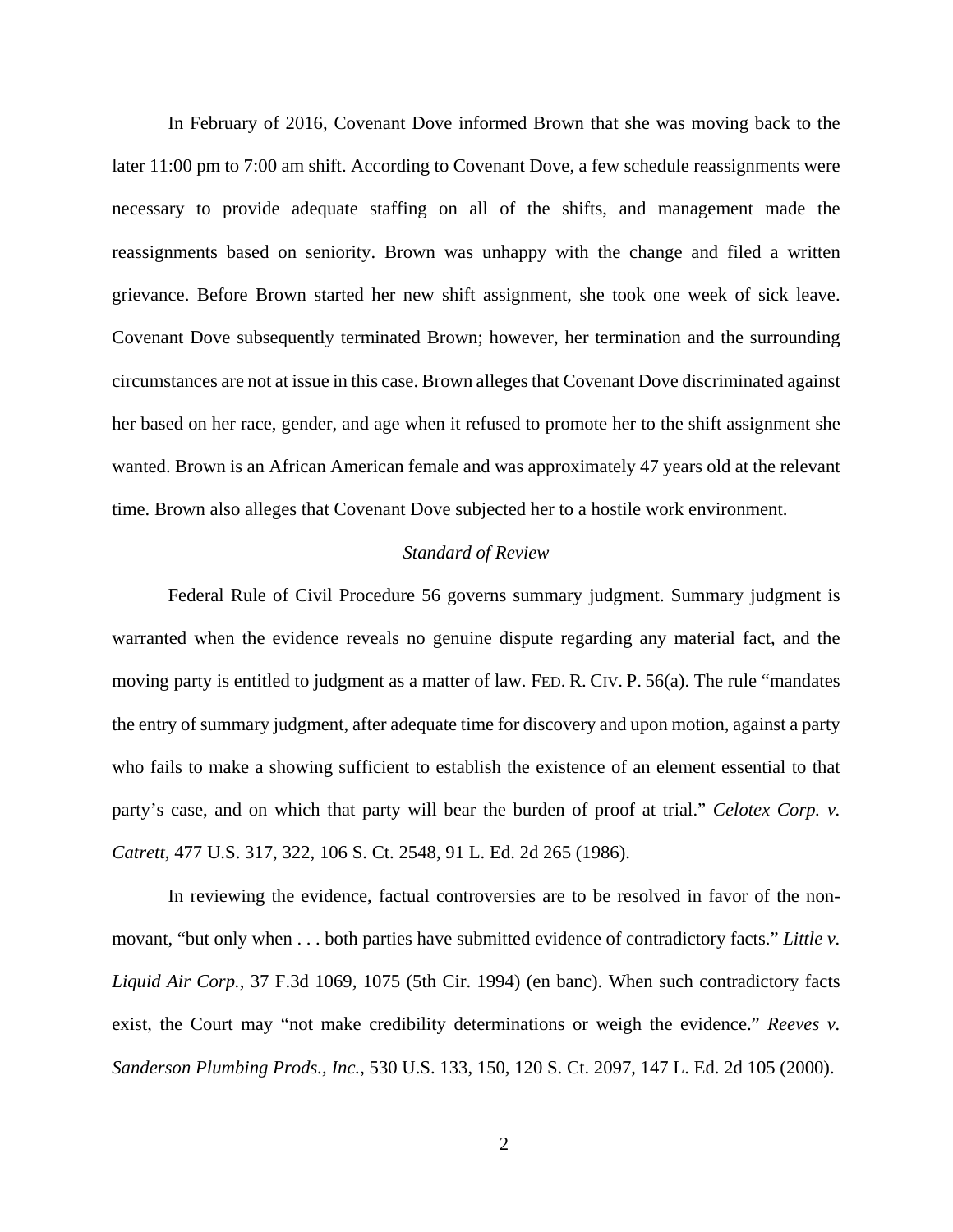The moving party "bears the initial responsibility of informing the district court of the basis for its motion, and identifying those portions of [the record] which it believes demonstrate the absence of a genuine issue of material fact." *Celotex*, 477 U.S. at 323, 106 S. Ct. 2548. The nonmoving party must then "go beyond the pleadings" and "designate 'specific facts showing that there is a genuine issue for trial.'" *Id*. at 324, 106 S. Ct. 2548 (citation omitted). This Court has no duty to "sift through the record in search of evidence to support" the nonmovant's opposition to summary judgment. *Edwards v. Cont'l Cas. Co.*, 841 F.3d 360, 363 (5th Cir. 2016) (citing *Forsyth v. Barr*, 19 F.3d 1527, 1537 (5th Cir. 1994) (quoting *Skotak v. Tenneco Resins, Inc.*, 953 F.2d 909, 915 n.7 (5th Cir. 1992)).

#### *Adverse Employment Action*

To establish a claim under Title VII, 42 U.S.C. §§ 2000e, *et seq.*, for discrimination based on race, gender, or retaliation a plaintiff must first establish a *prima facie* case under the familiar *McDonnell Douglas* burden-shifting framework. *See, i.e., Heggemeier v. Caldwell Cty., Texas*, 826 F.3d 861, 867-69 (5th Cir. 2016); *Haire v. Bd. of Sup'rs of Louisiana State Univ. Agric. & Mech. Coll.*, 719 F.3d 356, 363 (5th Cir. 2013). The same is true for age discrimination claims brought under the Age Discrimination in Employment Act 29 U.S.C. § 621, *et seq*.; *see also Leal v. McHugh*, 731 F.3d 405, 410 (5th Cir. 2013). It is well established that an adverse employment action is an essential element of the *prima facie* case for each of these claims. *See Heggemeier*, 826 F.3d at 867-69; *Leal*, 731 F.3d at 410; *Haire*, 719 F.3d at 363. Thus, in order to establish a *prima facie* case of discrimination based on race, gender, retaliation, or age, Brown must establish that she was subjected to an adverse employment action. *See id*.

Brown alleges that she suffered an adverse action when Covenant Dove moved her back to the later shift, and then refused to keep her on her desired shift when she complained. Covenant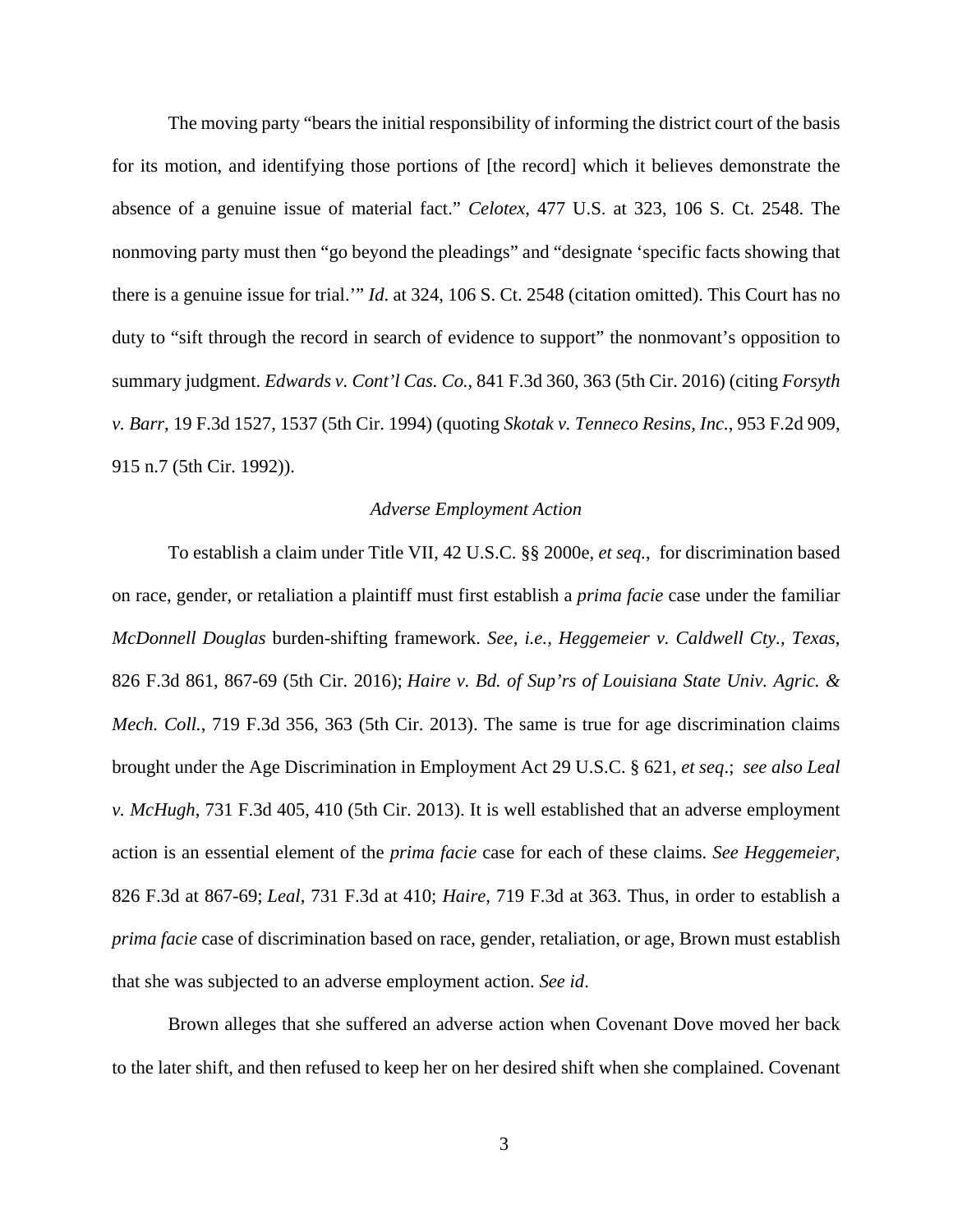Dove argues that the shift change was not an adverse action, and that Brown has not brought forth any evidence to the contrary.

While the denial of a promotion can be an actionable adverse employment action, it is "well established that the denial of a purely lateral transfer is not an adverse employment action redressible under Title VII." *Alvarado v. Texas Rangers*, 492 F.3d 605, 612 (5th Cir. 2007) (citing *Burger v. Cent. Apartment Mgmt., Inc.*, 168 F.3d 875, 879 (5th Cir. 1999) ("Refusing an employee's request for a purely lateral transfer does not qualify as an ultimate employment decision"); *see also Outley v. Luke & Assocs., Inc.*, 840 F.3d 212, 217 (5th Cir. 2016) (stating "merely changing working hours or imposing a higher workload does not qualify [as an adverse employment action]").

In this case, Brown has not brought forth any evidence that there was any discernable difference in workload, duties, responsibility, or prestige between the two shifts. *See Outley*, 840 F.3d at 217. Based on the record before the Court it appears that the only difference between the two shifts was the time. In addition, Brown agrees that the 11:00 pm to 7:00 am shift she was moved to actually paid more. Based on the relevant precedent the Court finds that Brown did not suffer an adverse employment action.

Specifically with regard to Brown's retaliation claim, the Court notes that "a retaliation claim may rest on an action that 'a reasonable employee would have found . . . [to be] materially adverse, which in this context means it well might have dissuaded a reasonable worker from making or supporting a charge of discrimination.'" *Aryain v. Wal-Mart Stores Texas LP*, 534 F.3d 473, 484 (5th Cir. 2008) (quoting *Burlington N. & Santa Fe Ry. Co. v. White*, 548 U.S. 53, 68, 126 S.Ct. 2405, 165 L. Ed. 2d 345 (2006) (internal quotation marks omitted)). Even under this more permissive standard, the Court finds that Brown has not brought forth any evidence that a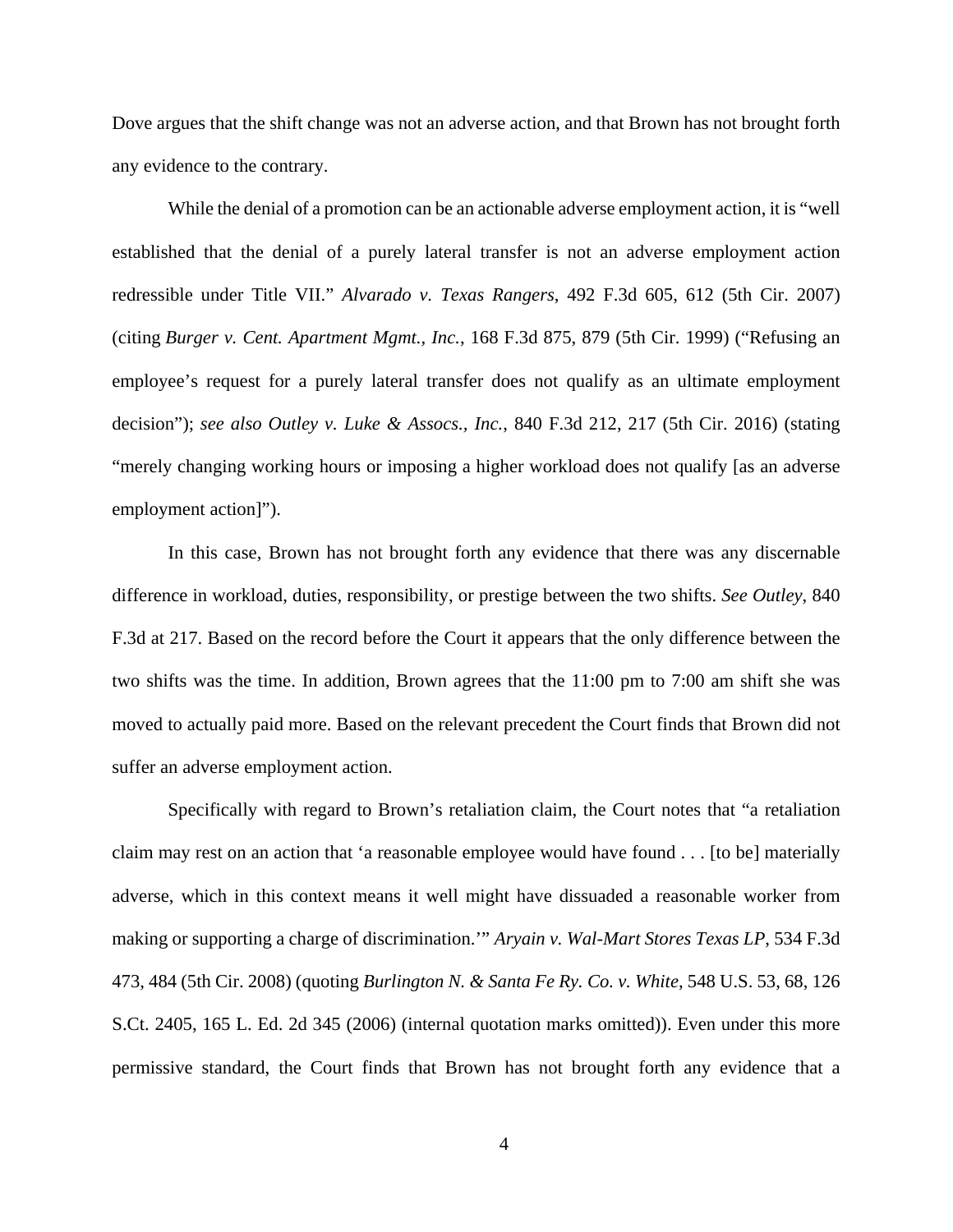reasonable worker would have been dissuaded from engaging in a protected activity under these circumstances. *See Id*. In addition, the Court notes that Brown's retaliation claim also fails for a simple causation reason. The allegedly retaliatory act, moving Brown to a different shift, took place before her allegedly protected activity, complaining that her shift was changed. Given this sequence of events, it is impossible that Covenant Dove retaliated against Brown for a complaint that she had not yet raised. *See also Fisher v. Lufkin Indus., Inc.*, 847 F.3d 752, 757 (5th Cir. 2017), *as revised* (Mar. 30, 2017) (citing *Univ. of Tex. Sw. Med. Ctr. v. Nassar*, ––– U.S. ––––, 133 S. Ct. 2517, 2534, 186 L. Ed. 2d 503 (2013) (requiring but-for causation in the retaliation context).

Although the lack of an adverse employment action is also fatal to Brown's race, gender, and age claims, the Court also notes that Brown failed to bring forth any evidence that she was replaced by, or treated less favorably than, someone outside her respective protected class. *See Heggemeier*, 826 F.3d at 867-69; *Leal*, 731 F.3d at 410; *Haire*, 719 F.3d at 363.

Because Brown failed to make a showing sufficient to establish the existence of several essential elements of her race, gender, age, and retaliation claims, summary judgment in Covenant Dove's favor is appropriate on these claims. *Celotex*, 477 U.S. at 322, 106 S. Ct. 2548.

#### *Hostile Work Environment*

Lastly, Brown alleges that Covenant Dove subjected her to a hostile work environment in violation of Title VII. A plaintiff may establish a *prima facie* case of a Title VII violation based on a hostile work environment by showing:

> (1) she belongs to a protected group; (2) she was subjected to unwelcome harassment; (3) the harassment complained of was based on [the protected trait]; (4) the harassment complained of affected a term, condition, or privilege of employment; (5) the employer knew or should have known of the harassment in question and failed to take prompt remedial action.

*Ramsey v. Henderson*, 286 F.3d 264, 268 (5th Cir. 2002).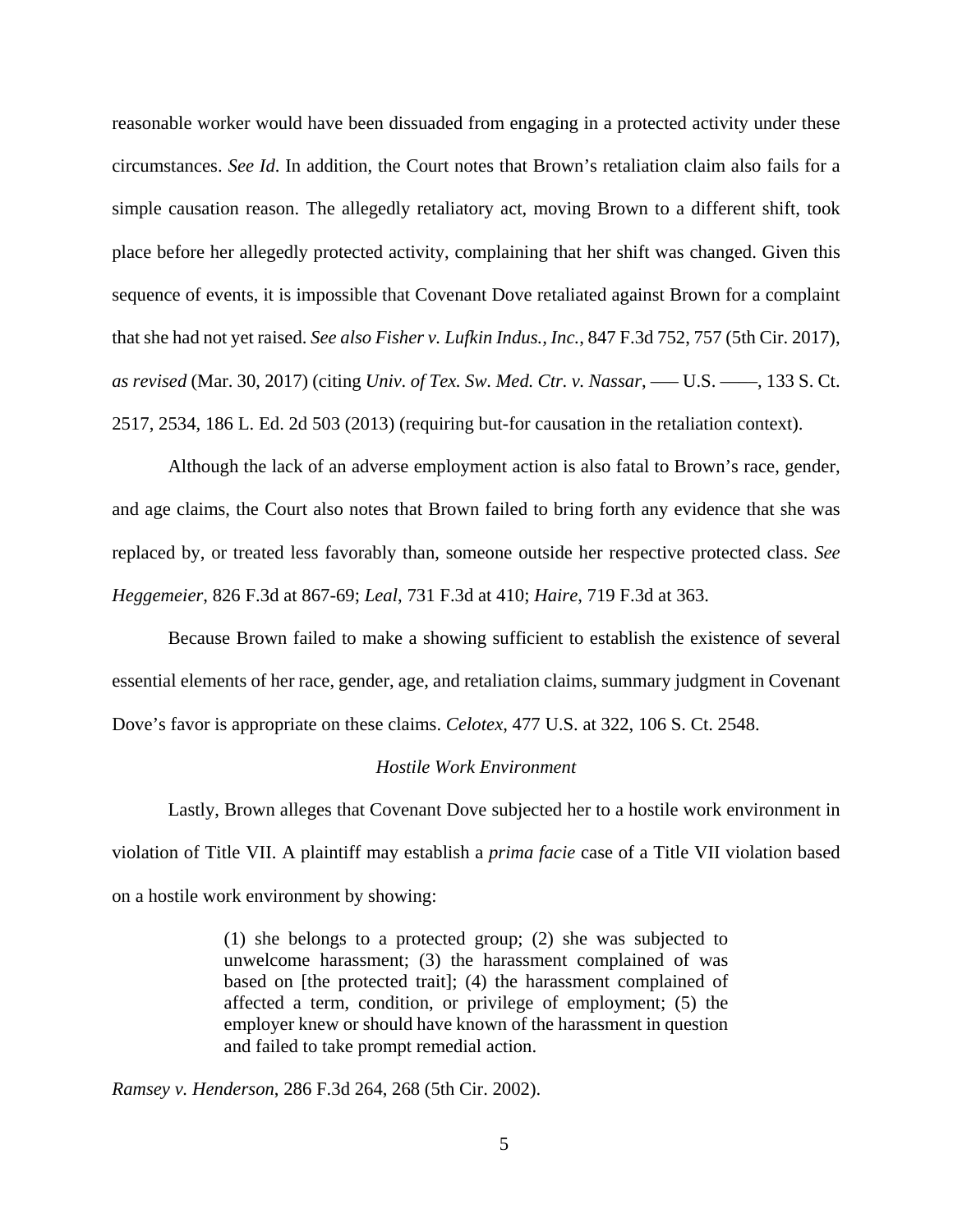"For harassment on the basis of race to affect a term, condition, or privilege of employment, as required to support a hostile work environment claim under Title VII, it must be sufficiently severe or pervasive to alter the conditions of the victim's employment and create an abusive working environment." *Id*. (quoting *Harris v. Forklift Systems, Inc.*, 510 U.S. 17, 21, 114 S. Ct. 367, 126 L. Ed. 2d 295 (1993); *Meritor Savings Bank, FSB v. Vinson*, 477 U.S. 57, 65, 106 S. Ct. 2399, 91 L. Ed. 2d 49 (1986) (internal quotations omitted)).

Courts must consider the totality of the circumstances in determining whether a workplace constitutes a hostile work environment including "the frequency of the discriminatory conduct; its severity; whether it is physically threatening or humiliating, or a mere offensive utterance; and whether it unreasonably interferes with an employee's work performance." *Ramsey*, 286 F.3d at 268 (citing *Walker v. Thompson*, 214 F.3d 615, 625 (5th Cir. 2000); *Harris*, 510 U.S. at 23, 114 S. Ct. 367). "No single factor is determinative." *E.E.O.C. v. WC&M Enterprises, Inc.*, 496 F.3d 393, 399 (5th Cir. 2007). "Simple teasing, offhand comments, and isolated incidents (unless extremely serious) do not suffice to alter the terms and conditions of employment." *Patton v. Jacobs Eng'g Grp., Inc.*, 863 F.3d 419, 426 (5th Cir. 2017) (citing *Faragher v. City of Boca Raton*, 524 U.S. 775, 788, 118 S. Ct. 2275, 141 L. Ed. 2d 662 (1998) (citation and internal quotation marks omitted)).

Brown's hostile work environment claim is primarily based on her interactions with her supervisor James Williams.<sup>2</sup> According to Brown, Williams was generally rude to her, often rolled his eyes at her, told Brown "I'm just sick of you," wrongly accused her of having discontinued medications on her cart, and placed a new patient on her wing without first notifying her. These allegations simply do not reach this Court's high bar for establishing a hostile work environment

 $\overline{a}$ 

<sup>&</sup>lt;sup>2</sup> Brown also alleges that Covenant Dove's refusal to put her on the shift she wanted created a hostile environment. This is merely her failure to promote claim recast in terms of hostile work environment, and thus unavailing here.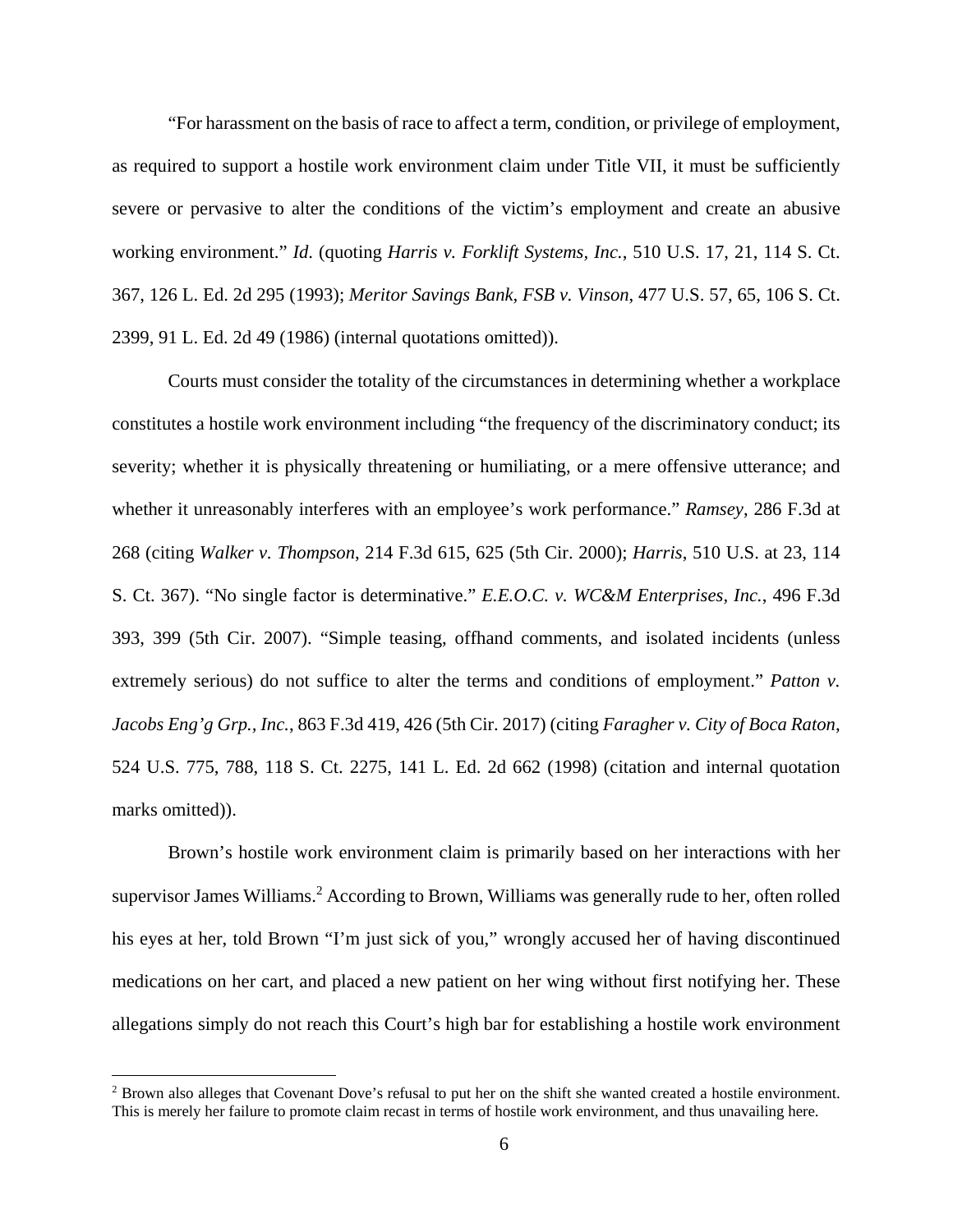claim. *Cf*. *Patton*, 863 F.3d at 427 (finding hostile work environment when "there were a lot of names by quite a few people over an extended period of time, [. . .] every week," coworkers repeatedly mocked employee's stuttering, excluded employee from work meetings, and ridiculed employee's stutter in work meetings); *WC&M Ent.*, 496 F.3d at 400–01 (holding that "a long-term pattern of ridicule" based on the employee's national origin and religion, including name-calling and mocking, sufficed to establish a hostile work environment claim under Title VII).

Importantly, as highlighted by these above cited cases, to establish a hostile work environment claim under Title VII the harassment complained of must be based on the employee's protected trait, in this case, gender, age, or sex. *Patton*, 863 F.3d at 426 (harassment based on disability – stuttering); *WC&M Ent.*, 496 F.3d at 400–01 (harassment based on protected trait – national origin and religion). Even if the harassment Brown alleges rose to the requisite level of severity and pervasiveness, Brown has not brought forth any allegation or evidence that the harassment was related to any protected trait. *See id*. Brown similarly failed to bring forth any evidence that the harassment affected a term, condition, or privilege of employment as required or that the alleged harassment interfered with her work performance in any way. *See Ramsey*, 286 F.3d at 268; *WC&M Ent.*, 496 F.3d at 400–01; *Harris*, 510 U.S. at 23, 114 S. Ct. 367.

Viewing Brown's allegations in a light most favorable to her, and considering the totality of the circumstances, the Court finds that Brown failed to make a showing sufficient to establish the existence of several essential elements of her hostile work environment claim. Therefore, summary judgment in Covenant Dove's favor is appropriate on this claim. *Celotex*, 477 U.S. at 322, 106 S. Ct. 2548.